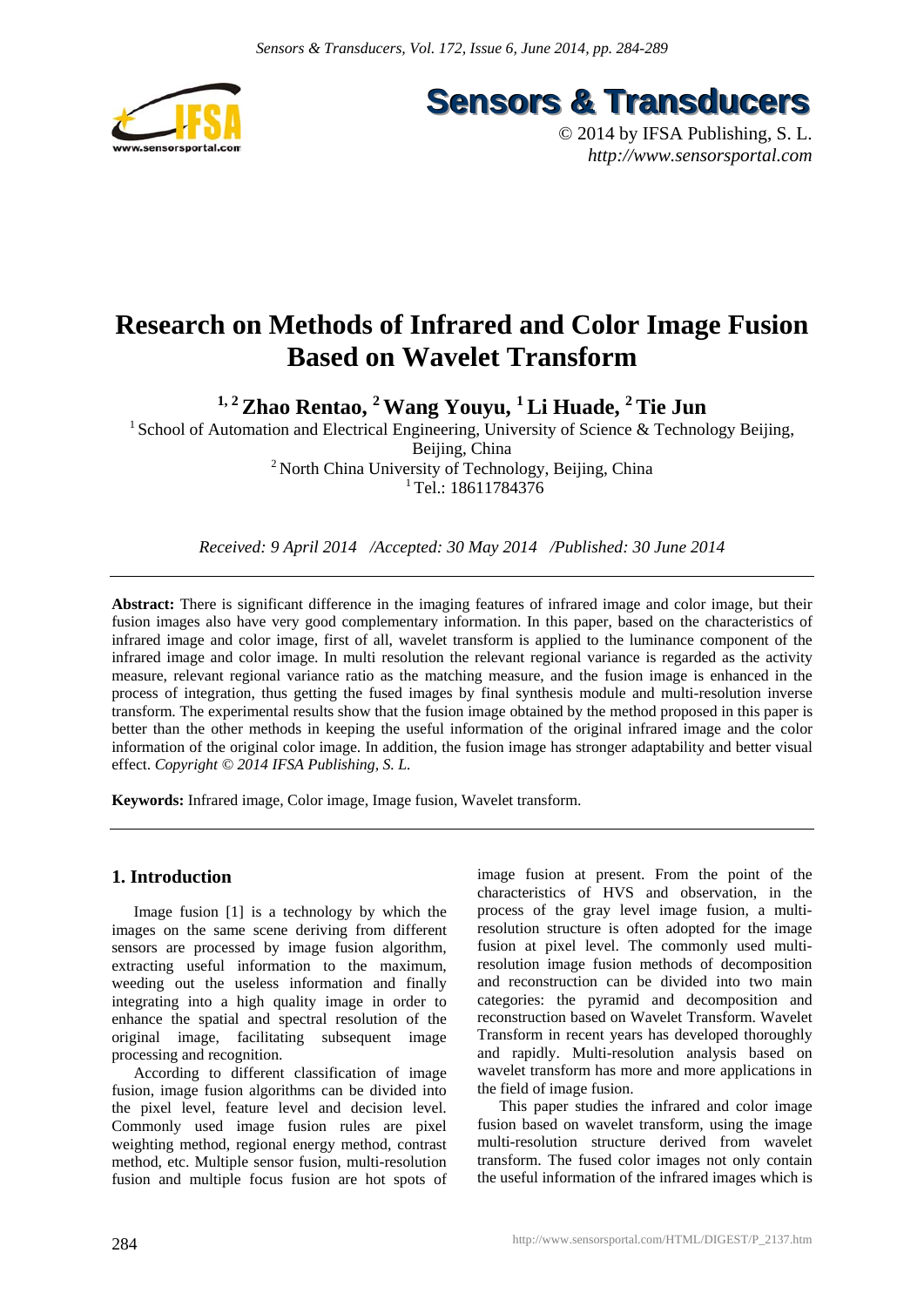imperceptible in visible light image, but make full use of the color information in the optical image, so that the fusion image possesses the characteristic of natural color in visible light image, conforms to the human eye perception and enhances the discernibility degree of fused images.

Subsequent chapters are arranged as following: principles of the wavelet multi-resolution image fusion and methods of infrared and color image fusion will be first introduced in this paper, followed by Piella [11] image fusion framework, the results and analysis of fusion simulation, and finally references.

# **2. Principles of the Wavelet Multiresolution Image Fusion**

The image fusion based on Wavelet Transform is most widely discussed in academia. Image fusion method based on wavelet analysis [2, 3] mainly applies multi-scale decomposition of wavelet transform, first to the wavelet decomposition of multi original images, and then to corresponding fusion processing of the wavelet coefficients attached to the different decomposed sub bands. Finally the corresponding fusion image process is obtained by

wavelet inverse transform. In the case of two image fusion, an image fusion process based on wavelet analysis is as follows:

1) Two-dimensional wavelet decomposition of the two registered original images at certain levels.

2) Fusion of high frequency and low frequency components on each layer after the wavelet decomposition according to certain rules

3) Getting the final fusion image through the corresponding wavelet inverse transform

The algorithm flow chart is shown in Fig. 1.

## **3. Image Fusion Methods of the Infrared and Color Image**

Infrared and color image fusion [4] can be divided into color image fusion and gray level image fusion according to the color of the output.

Commonly used infrared and color image fusion methods [5, 6] are: color transformation in some brightness – color [7, 8], such as HSV transform.  $\chi_{C_b} C_r$  transform separates the color component of visible light image, and then builds color information of the final color fusion image directly with these color components.



**Fig. 1.** Flow Chart of image fusion based on wavelet analysis.

This method makes full use of the color in the visible light image information, thus getting more natural color fusion images and conforming to the human eye observation. However, if there is not enough color information in the visible-light images taken, such as visible-light images taken on the nights with inadequate illumination, the final fusion image looks like a gray image. To a certain extent, infrared and color image can draw lessons from remote sensing image fusion methods, such as HIS fusion method and PCA fusion method [9]. HIS fusion method is adopted in this paper, first of all to convert color images to HIS space, and then to fuse the transformed intensity component I and the infrared image, followed by HIS inverse transform for RGB color images.

A common HIS transform [10] formula is shown in formula  $(1)-(6)$ :

$$
\begin{bmatrix} I \\ V1 \\ V2 \end{bmatrix} = \begin{bmatrix} 1/3 & 1/3 & 1/3 \\ -1/\sqrt{6} & -1/\sqrt{6} & 2/\sqrt{6} \\ 1/\sqrt{6} & -1/\sqrt{6} & 0 \end{bmatrix} \begin{bmatrix} R \\ G \\ B \end{bmatrix}, \quad (1)
$$

$$
H = \tan^{-1}(V2/V1),
$$
 (2)

$$
S = \sqrt{V1^2 + V2^2},
$$
 (3)

The corresponding HIS inverse transform is as follows: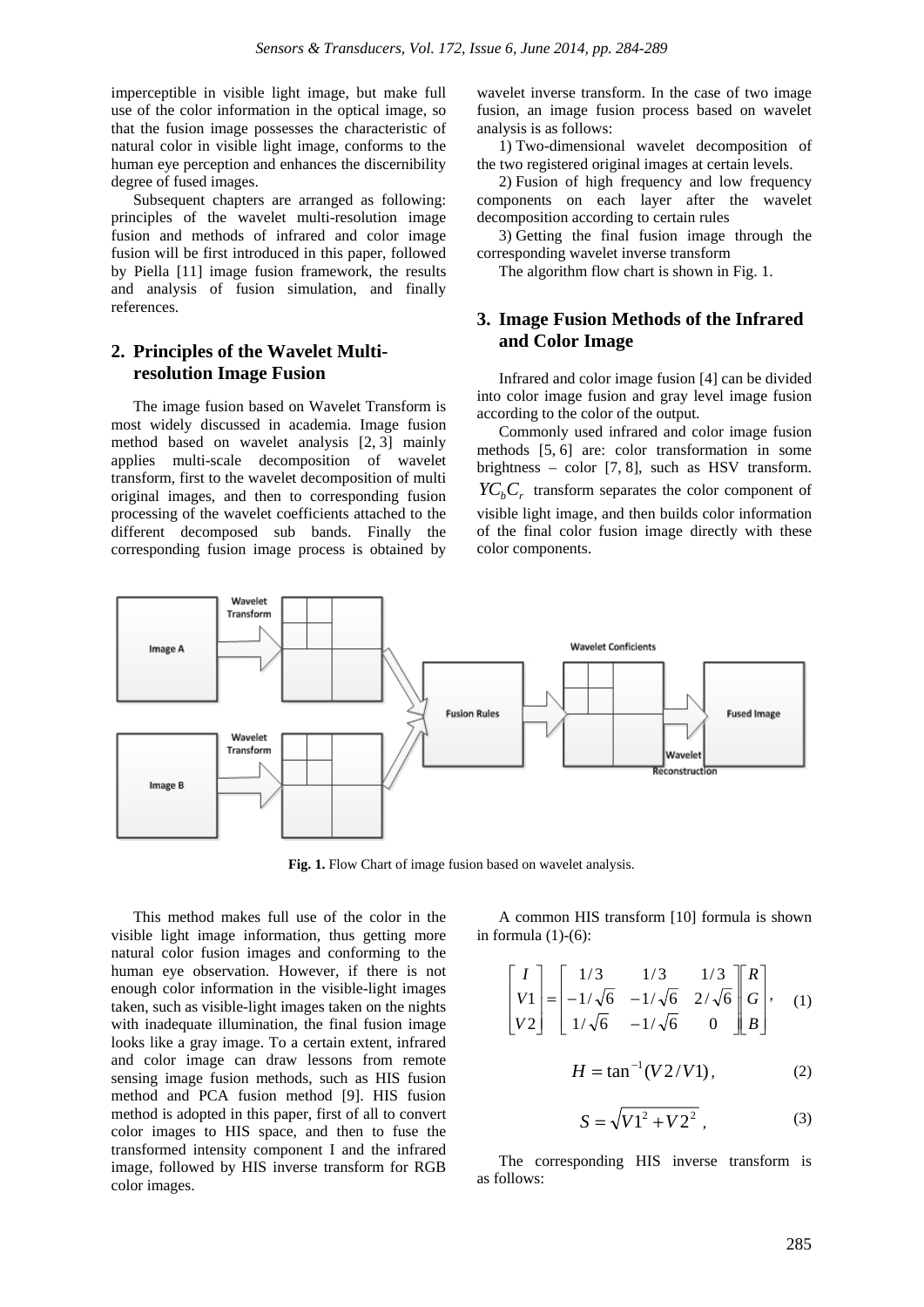$$
\begin{bmatrix} R \\ G \\ B \end{bmatrix} = \begin{bmatrix} 1 & -1/\sqrt{6} & 3/\sqrt{6} \\ 1 & -1/\sqrt{6} & -3/\sqrt{6} \\ 1 & 2/\sqrt{6} & 0 \end{bmatrix} \begin{bmatrix} I \\ V1 \\ V2 \end{bmatrix}, \quad (4)
$$

$$
V1 = S * \cos(H), \tag{5}
$$

$$
V2 = S * sin(H), \tag{6}
$$

where  $I$  is the luminance component,  $H$  is the chrominance component, *S* is the saturation component, V1 and V2 are the intermediate variables required for transform from RGB to HIS, containing the image color information.

#### **4. Piella Image Fusion Framework**

In this paper, infrared and color image fusion is conducted in Piella image fusion framework [11, 12]. Take the fusion of image A and B as an example. Piella image fusion framework is shown in Fig. 2, with  $y_A$  and  $y_B$  being multi-resolution coefficients respectively of input for fusion of original image. The core module processed in the whole system can be divided into three parts: matching measure, decision module and synthesis module. Matching measure  $m_{AB}$  is used to measure the degree of matching or similarity among multi-resolution decomposition coefficients of the original image. Information of similarity matching measures is applied to decision module, and the corresponding decision factor *d* is derived. Then the multi-resolution analysis coefficient  $y_F$  of the fused image is derived from synthesis module, followed by multi-resolution inverse transform for the fusion image.



**Fig. 2.** Piella image fusion framework.

#### **4.1. Matching Measure**

By analysis and calculation of the matching measure  $m_{AB}$ , the difference in the multi-resolution decomposition coefficients of the original image can be learned. The information can be used to determine the appropriate rules for corresponding fusion processing of original image decomposition coefficient. There is usually a very big difference when determining the source image at some point according to the matching measure, so the original image decomposition coefficient of high active measure is selected in the fusion image. On the other hand, if the original image decomposition coefficients are similar at that point, then a weighted average of the original image is usually used as the decomposition coefficient of the final fusion image.

Low frequency component, horizontal high frequency, vertical high frequency, high frequency diagonal component are derived from twodimensional wavelet decomposition of image. Low frequency component represents the information of image outline and the high frequency component stands for the details of the image.

In traditional image fusion rules, the weighted average method is often used in the processing of low frequency component, which is simple, easy to implement and can effectively restrain the noise of the image, but does not contain the information of the image edge characteristics.

The regional standard variance, to a certain extent, can reflect gray-level intensity change of the images in the area, which in part reflects the difference of the images in the area. Therefore, this paper uses standard variance in relevant signal area as matching measure of low frequency component [13], whose definition formula is shown in formula (7)

$$
I_{i,AB}^x(m,n) = \sum_{m \in L, n \in M} M(m,n) \Big| p_{i,AB}^x(m+m,n+n) \Big|, \quad (7)
$$

Relevant regional variance ratio will be regarded as the matching measure of high frequency component, whose definition is shown in the following formula:

$$
R_{i,AB}^x = \frac{I_{i,A}^x}{I_{i,A}^x},
$$
 (8)

The  $I_{i,A}^x$  and  $I_{i,B}^x$  respectively represent signal variance of original images A and B in the  $X$ direction at the *i* -layer window area. Thereby the relevant signal variance ratio is that of  $p_{i,A}^x$  and  $p_{i,B}^x$ in the window area.  $(m, n)$  is the pixel coordinates for the image, *M* for mask window area, used for linear filtering to the window area, *L* and *M* for the area of the window, for change in range  $L, K$ .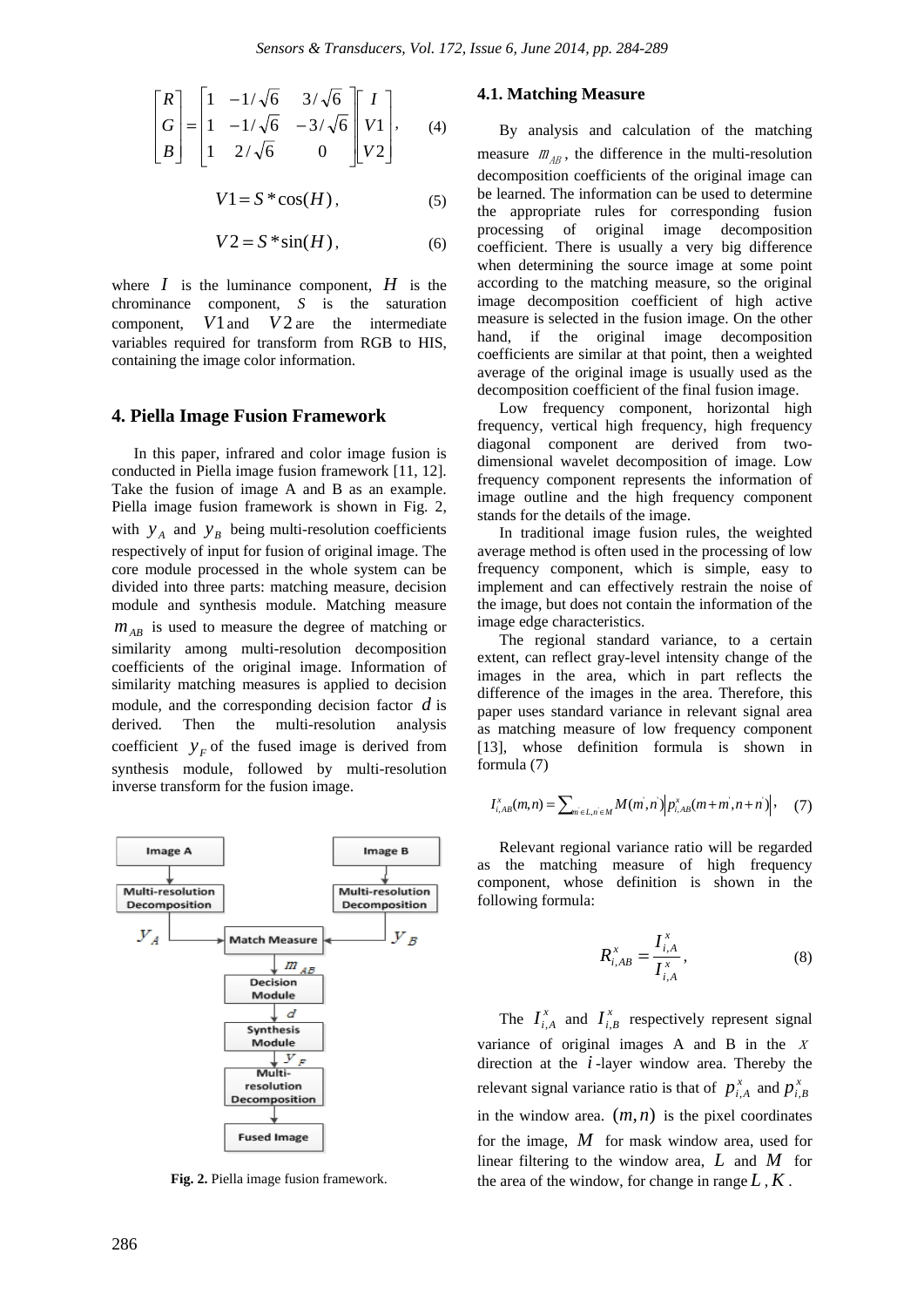## **4.2. Decision Module**

Decision module is the core of the image fusion algorithm, whose decision factor of output value *d* decides the values of multi-resolution coefficient of the final synthesis module in the fusion image.

Usually the selection of decision factor *d* should also follow the following principles:

1) When the match measure values between the two images are the same or similar, part of detail components should be chosen respectively from the two images as those of the fused image.

2) When there is a relatively big difference in the match measure values between the two images, all or as many image detail components as possible with bigger matching measure values should be chosen as the detail components of the fused image.

## **4.2.1. Low Frequency Component of the Decision Factors**

$$
d_{i, L}^{x}(m, n) = \frac{i_{i, A}^{x}}{i_{i, A}^{x} + i_{i, B}^{x}},
$$
 (9)

## **4.2.2. The Decision Factors of High Frequency Component**

This paper selects the Butterworth high-pass filter [14] function as the decision factor. The transfer function of Butterworth high-pass filter with n order cut-off frequency of 1 is shown in formula (10):

$$
d_{i, H}^{x}(m, n) = \frac{1}{1 + (1/R_{i, AB}^{x}(m, n))^{2n}}, \qquad (10)
$$

where  $n$  is for Butterworth high-pass filter order, control the growth rate of the curve.  $R_{i, AB}^x(m, n)$  is for the variance ratio in the related signal region.  $d_{i, H}^{x}(m, n)$  is for the decision factors we need.

Butterworth high pass filter function diagram is shown in Fig. 3.



**Fig. 3.** The Butterworth filter function.

By analysis of Fig. 3, when the relevant regional variance ratio  $R$  is 1, decision factor d is valued at 0.5, when *R* value changes from 0, the *d* value will slowly change from 0 to 1, corresponding with the principle that should be followed when selecting decision factors.

#### **4.3. Synthesis Module**

Synthesis module is used to merge the multiresolution decomposition coefficient of source image, thus producing  $y_F$ , the multi-resolution decomposition coefficient of the final fusion image.

$$
y_{i,F}^x(m,n) = d_{i,A}^x y_{i,A}^x(m,n) + d_{i,B}^x(m,n) y_{i,B}^x(m,n), \quad (11)
$$

In it,

$$
d_{i,B}^{x}(m,n)y_{i,B}^{x}(m,n)=1-d_{i,A}^{x}(m,n), \quad (12)
$$

where  $y_{i,F}^x(m, n)$  is the detail component of fusion image F at pixel  $(m,n)$ ,  $y_{i,A}^x(m,n)$  and  $y_{i, B}^x(m, n)$  are the detail components of each original image respectively.

#### **4.4. The Overall Process of the Algorithm**

1) Read in infrared image A and color RGB image B. Transform color RGB image into HIS space by formula (1-3). And transform four-layer twodimensional wavelet decomposition of infrared image A and the I component of color RGB image converted through HIS space.

2) Extract the low frequency coefficient of wavelet decomposition on each layer and high frequency coefficients of horizontal, vertical and diagonal direction.

3) Use formula (9) and (10) respectively to calculate the original image matching measures of low frequency and high frequency components.

4) Use formula (11) to calculate the decision factors of the low frequency and high frequency components.

5) Make wavelet inverse transformation and image enhancement of low frequency and high frequency components in each layer and obtain the final fusion image by HIS inverse transformation.

## **5. The Results and Analysis of the Simulation**

In order to verify the effectiveness of the algorithm, this paper respectively fuses two groups of original infrared image, adopting the weighted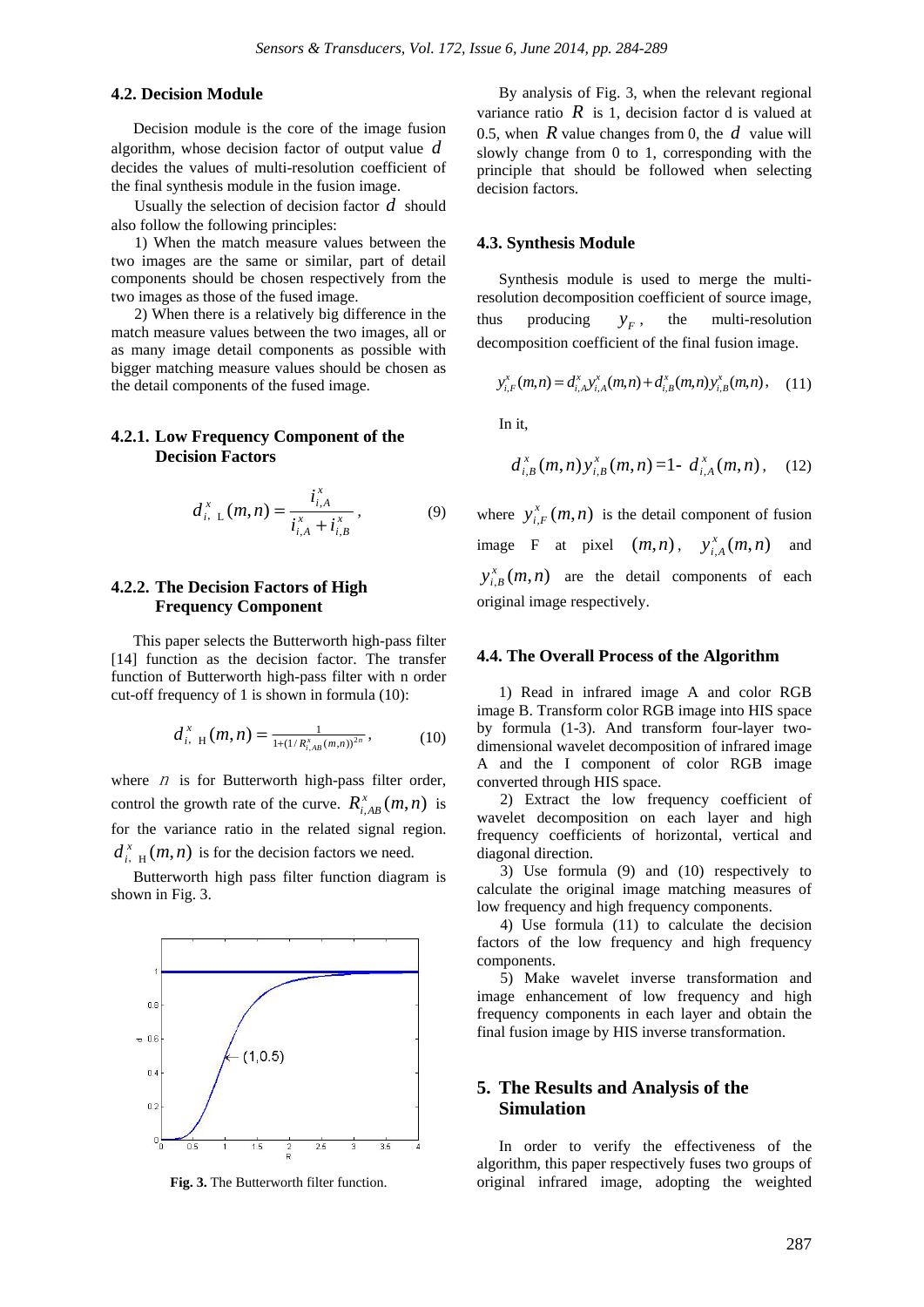average method, the brightness and contrast transfer method (two reference images) and the fusion method in this paper, as shown in Fig. 4 and Fig. 5.

Two groups of registered infrared image and color visible image provided by British Octec Company are regarded as experiment source images. The groups of images are taken with the barrier of smog, including people, houses and trees in the scene.

It is proposed in this paper the weighted multiresolution image fusion algorithm based on the related signal region variance ratio is adopted for the fusion of infrared image and color visible light image. Related signal region variance ratio is used as fusion rules to better preserve the details on the edge of the image, effectively retaining the characteristics of infrared image and color image and detail



Simulation processing is done in the environment of Matlab experiment. Processed by two proposed algorithm in this paper, the weighted average fusion algorithm and algorithm in reference [15], fusion images are respectively shown in Fig. 4 and Fig. 5.

After analysis of the fused images, the source image is visible, but the invisible man and the mist emitted from a point in color images can have good showing in the fusion image by such a combination of algorithms as this.





**Fig. 4.** Image 1 fusion experiment.



(a) original color image 2 (b) original infrared image 2







(g) fusion result 2 reference (h) fusion result 2 reference figure a reference $[15]$  figure b reference $[15]$ 

**Fig. 5.** Image 2 fusion experiment.